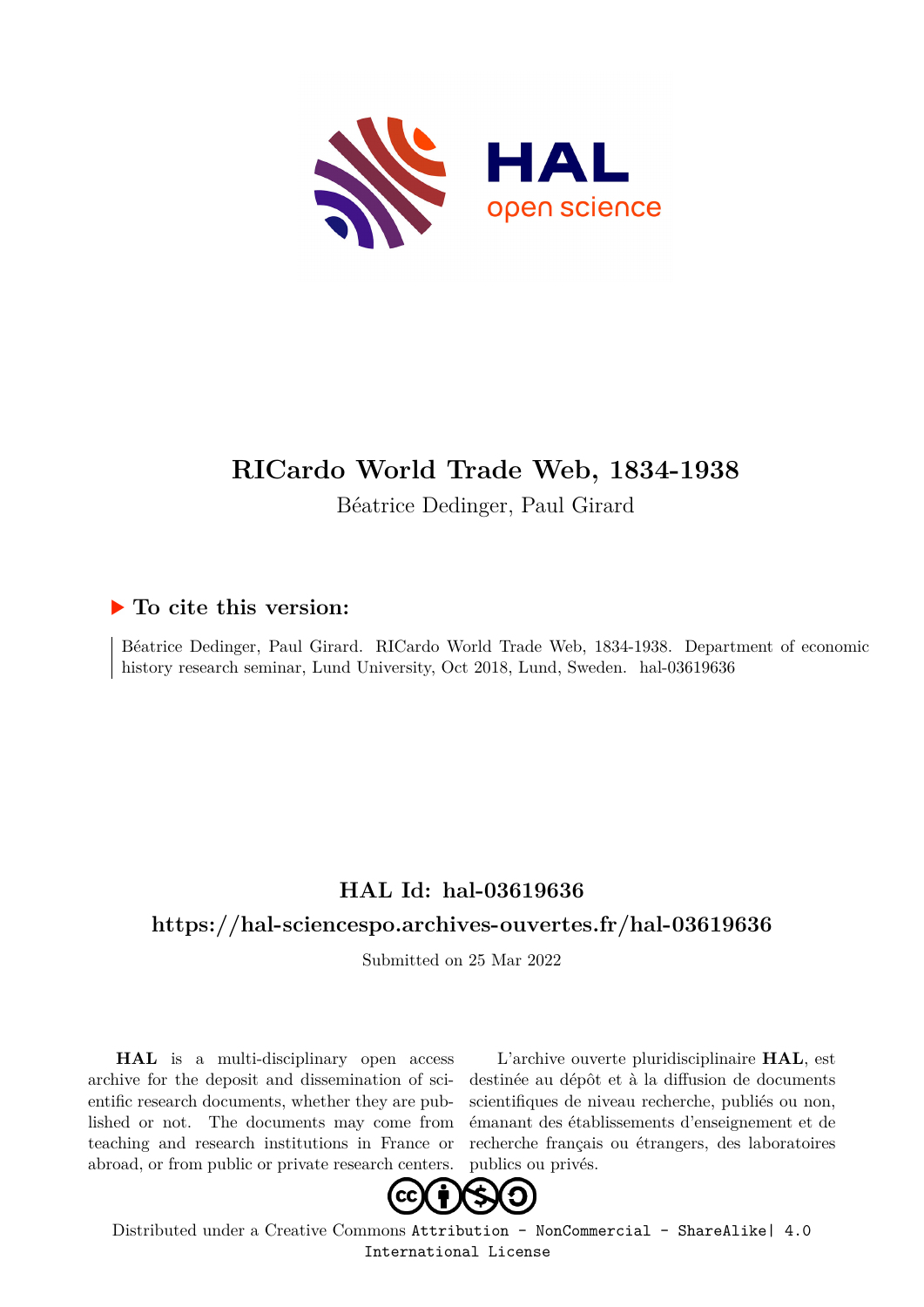### **RICardo World Trade Web, 1834-1938**

**Béatrice Dedinger**, Sciences Po, Center for History (CHSP), Paris, France **Paul Girard**, Sciences Po, médialab, Paris, France

#### **1. Introduction**

RICardo is a project initiated at the beginning of the  $21<sup>th</sup>$  century with the aim of constructing a database of bilateral trade covering all of the world's countries over the nineteenth and mid-twentieth centuries. Nearly fifteen years have passed before the first results of our work could be published. The final RICardo project includes a database (~300,000 data; 12.2017 version) and a website to explore the data [\(http://ricardo.medialab.sciences-po.fr/#/\)](http://ricardo.medialab.sciences-po.fr/#/). Contrary to the usual procedure, we did not try to publish a research paper before making our work available to the public. Given the time we have spent on this project, it was most important for us to publish our work as both a dataset and an exploration tool. We can now turn to the analytical part of the undertaking.

The ultimate goal of our current research is to exploit the entire database to give an overview of the geographical distribution of world trade over the period 1834-1938. The question is simple: who trades with whom? Surprisingly, this question has rarely been raised, and for the first time with a database of this magnitude. What we currently know about the geography of trade in the nineteenth century is rather confused, if not contradictory. Bairoch was the first scholar to have built a bilateral trade database. According to his study, the geographical structure of European foreign trade during the nineteenth century – as described by trade shares – reflects "a preponderance of inter-European trade and trade between developed regions".<sup>1</sup> In 1993, Anderson & Norheim published many papers that tap the tradeintensity and trade-openness indicators to demonstrate the preponderance of inter-continental over intra-continental trade for a hundred or so years from  $1830<sup>2</sup>$  In their vast inquiry on the history of world trade, Findlay & O'Rourke describe the international economy of the nineteenth century as fundamentally different from what had gone before, this break translating in an intercontinental commodity price convergence that points to a globalizing world.<sup>3</sup> More recently, Fouquin & Hugot have built a large trade dataset (1827-2014) to estimate the distance elasticity of trade over the last two centuries. They conclude that the First Globalization was fuelled by a relative intensification of short-haul trade, in other words, by a process of regionalbiased internationalization.<sup>4</sup> New approaches have been emerging over the last decade, which apply network analysis to the study of international trade. A group of physicists, using methods of network geometry, has created the World Trade Atlas 1870-2013 that points to a hyperbolic world.<sup>6</sup> This leads to a greater importance of distance due to trade networks becoming more

 $<sup>1</sup>$  Bairoch (1974).</sup>

<sup>2</sup> Anderson & Norheim (1993a); (1993b); (1993c).

<sup>3</sup> Findlay & O'Rourke (2007).

 $4$  Fouquin & Hugot (2016).

<sup>6</sup> García-Pérez, Boguñá, Allard & Serrano (2016).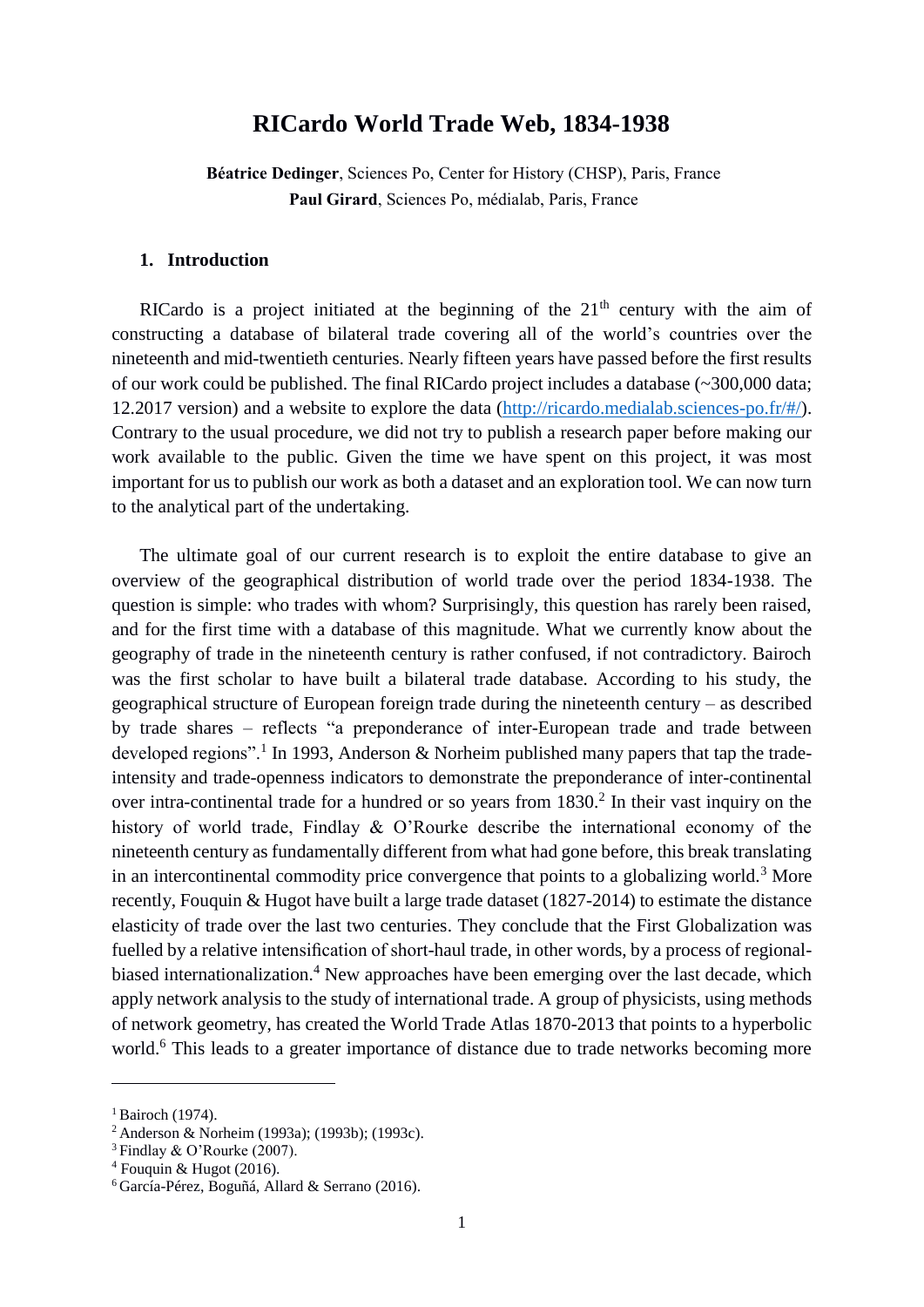hierarchical (small economies are moving away) and to a tendency towards trade regionalization. In the same vein, De Benedictis et al.,<sup>7</sup> considering the period 1950-2000, estimate that the world is still far from being fully connected. In the end, we do not really know what the geographic distribution of world trade looked like in the aftermath of the Napoleonic wars, nor how it has evolved until the next great war.

It must be stressed that the methodology used to measure or estimate the pattern of trade globalization is of key importance. The conclusions of these selected works differ according to the way the process of integration is being portrayed. The network approach seems better suited to gain knowledge about the structuring process of international trade over the nineteenth and mid-twentieth centuries. Our ambition is to describe this early globalization process from the data we built without aiming at producing a model. When we started considering the dataset that could be relevant to answer our question with the network method, we faced a number of issues inherited from the choices we made in the elaboration of the RICardo base. Indeed, the RICardo database is not "perfectly cleaned". We have decided to keep some of the imperfections that are unavoidable in historical bilateral trade statistics. <sup>8</sup> Of course, a number of filtering choices have been implemented to make the database manageable, but we stayed as close to the sources as possible because we think that imperfections themselves are a valuable information, telling a lot about the way the data were built. The result is a great complexity of the database. This complexity must be investigated before being able to move forward into aggregating the data to support quantitative analysis.<sup>9</sup> That is why our presentation will focus on this preliminary and critical stage of our research. We would like to share with you the complexity issues we are facing and the process of simplification we have devised to handle them.<sup>10</sup> This will come after a brief presentation of the RICardo dataset.

#### **2. The RICardo database in brief**

The first data were collected in 2004. By chance, we found an archive source at the *Bibliothèque nationale de France* that provides a quantitative overview of countries' bilateral trade as early as 1829. The discovery of the *Extraits d'Avis Divers* was the starting point of the RICardo project. From then until the end of 2017, 400,000 data have been collected from a variety of sources, a process of homogenization and conversion of data has been elaborated, and a website has been created.<sup>11</sup> We will focus here on some major characteristics of the RICardo database.

<sup>7</sup> De Benedictis L. & L. Tajoli (2011).

<sup>8</sup> See Dedinger & Girard (2017).

 $9$  Drucker (2011).

 $10$  Note that this process of simplification reduces the precision of our data but it is necessary to amplify the signals we are trying to analyse. Besides, we keep track on how we did it so that we can go back and challenge our quantitative findings with the closer-to-the-source data. Cf. Latour (1993).

 $11$  For more details about the realisation of the project, see Dedinger & Girard (2017).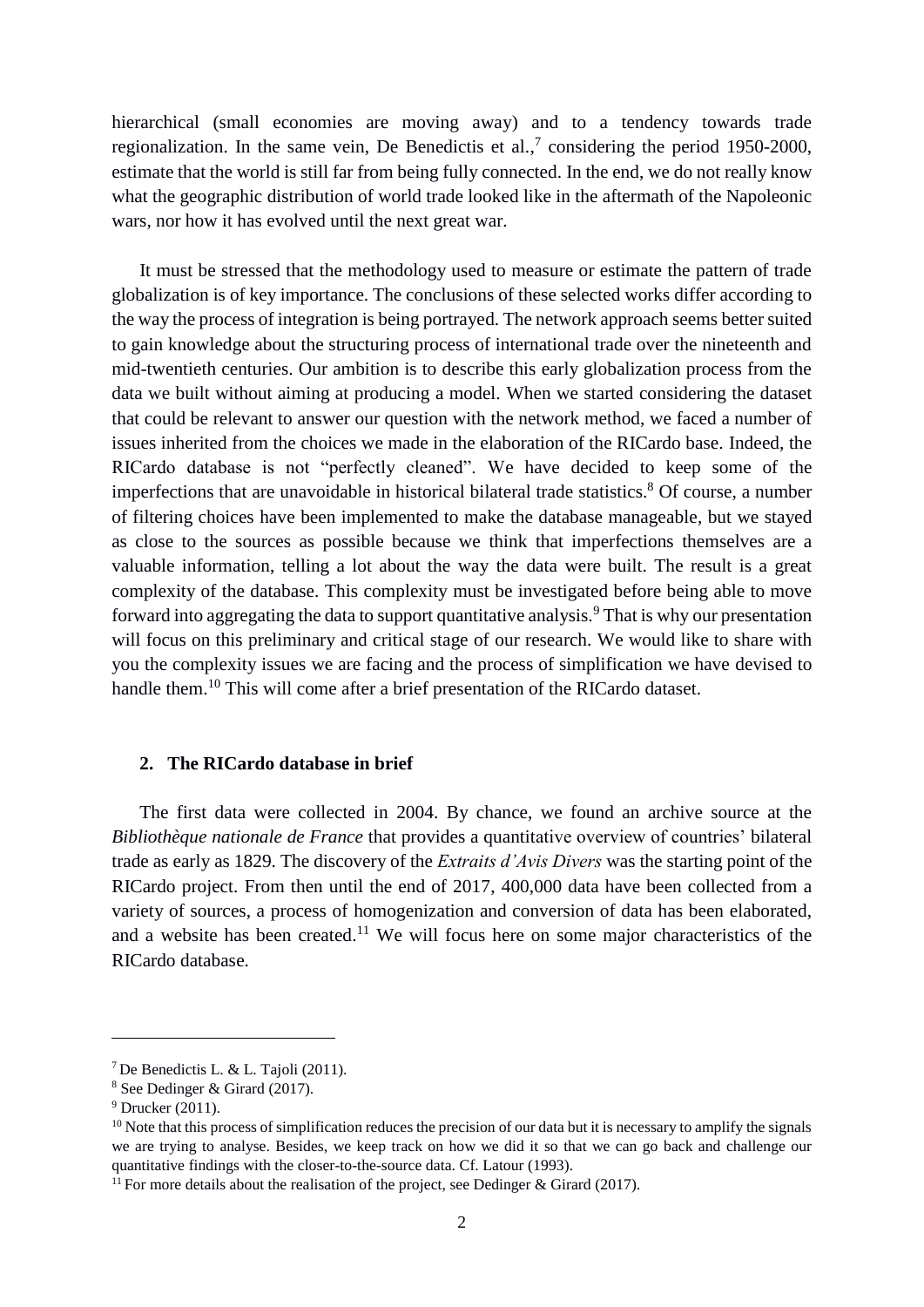#### *RICardo compared*

The RICardo database includes around 300,000 data points in the last version (December 2017). Each point is a bilateral/total trade flow of exports or imports. This is currently the most exhaustive trade database dedicated to historical bilateral trade statistics. The experiment closest to RICardo is the Correlates of War (COW) trade data elaborated by Barbieri, Keshk, and Pollins.<sup>12</sup> However, there are two important differences between the two databases. First, the Barbieri database focuses on 1870-2014, it gathers more than 1,700,000 bilateral trade flows, and 90 % of all observations are for the post-1938 period. In RICardo, the time span is quite different. The purpose is to know better the pre-1870 period by tapping new archives that were largely unexplored at the time we began the project. Second, COW records around 60 countries over the period 1870-1938. As we will see in this presentation, the world depicted by RICardo is much more sophisticated. That is why we chose the term 'entity', better suited than 'country', for labelling the many kinds of territorial entities. In its last version, there are 1,713 entities in the RICardo entities list.

#### *Sources*

1

Three types of sources are identified in RICardo. The primary sources are the original sources, the customs returns published by the national statistical offices. The secondary sources are compilations of primary sources. For the pre-1850/60 period, they include the French series '*Annales du commerce extérieur*'. For the post-1860 period, the two British Statistical Abstracts series (*Statistical Abstract for the principal and other foreign countries*, *Statistical Abstract for the several colonial and other possessions of the United Kingdom*) are the main secondary sources. The third type of source, named 'estimation', concerns total trade data. It includes works that re-estimate historical total trade series or publish historical total trade series (such as national historical abstracts). Total trade series provided by Mitchell's *International Historical Statistics* are also included in this category.

There are two remarks regarding the sources. First, when we began the project, our guideline has been to prioritize secondary sources. In fact, considering human and financial constraints, the ambition of collecting only primary sources was not realistic. The main flaw of this strategy appeared some years later when we drew an overview of the database. There was a significant decrease in the number of total observations over the interwar period, mainly due to the use of the League of Nations's *Mémorandum sur le commerce international et sur les balances des paiements*. So we decided to return to the digitization of trade archives and the collection of trade data. This is still a work in progress. Second, the heterogeneity of sources can accentuate the heterogeneity in the name and type of entities recorded in the RICardo database. Since this problem of heterogeneity is the main focus of our presentation, it will be developed in more details thereafter.

<sup>&</sup>lt;sup>12</sup> Barbieri & Keshk (2016); Barbieri, Keshk and Pollins (2009).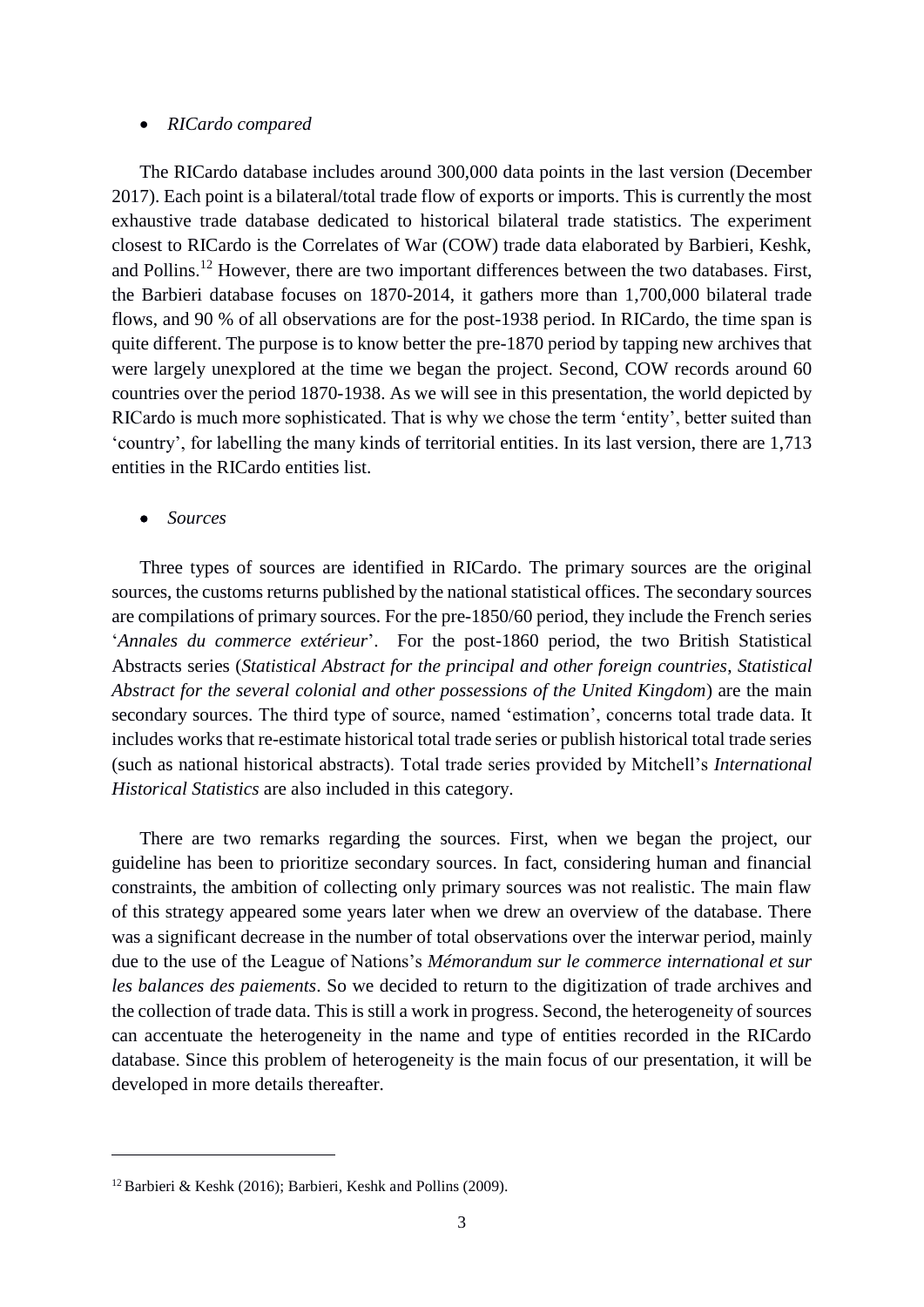#### *Data homogenization*

The RICardo database assembles tens of thousands of data collected from a variety of sources over more than a hundred years. Data are trade flows expressed in a host of currencies. Each trade flow implies two actors. Originally, the total number of entities in the database amounted to more than 4,000. It was a real mess (see an example in the table 1). We have created a relational database linking the core 'flows' table (original data) to the 'entities', 'currencies', and 'sources' tables where each type of information is homogenized, converted, and referenced (table 2). The standardization process we have developed resulted in a sharp reduction in the number of entities, to less than 2,000 (2017 version). Note that for the conversion of trade data into a common currency unit, the pound sterling, we have built a new exchange rate database.

| original_name              | <b>RICname</b> |
|----------------------------|----------------|
| africa - east coast        | East Africa    |
| africa (east coast)        | East Africa    |
| africa east coast          | East Africa    |
| africa- oriental coast     | East Africa    |
| africa, east coast         | East Africa    |
| afrique orientale          | East Africa    |
| côte orient. afrique       | East Africa    |
| côte orientale afrique     | East Africa    |
| côtes orientales d'afrique | East Africa    |
| east africa                | East Africa    |
| east coast of africa       | East Africa    |
| eastern coast of africa    | East Africa    |
| foreign east africa        | East Africa    |
| katch                      | East Africa    |
| afrika (oostkust)          | East Africa    |

#### Table 1. Extract of the RICentity table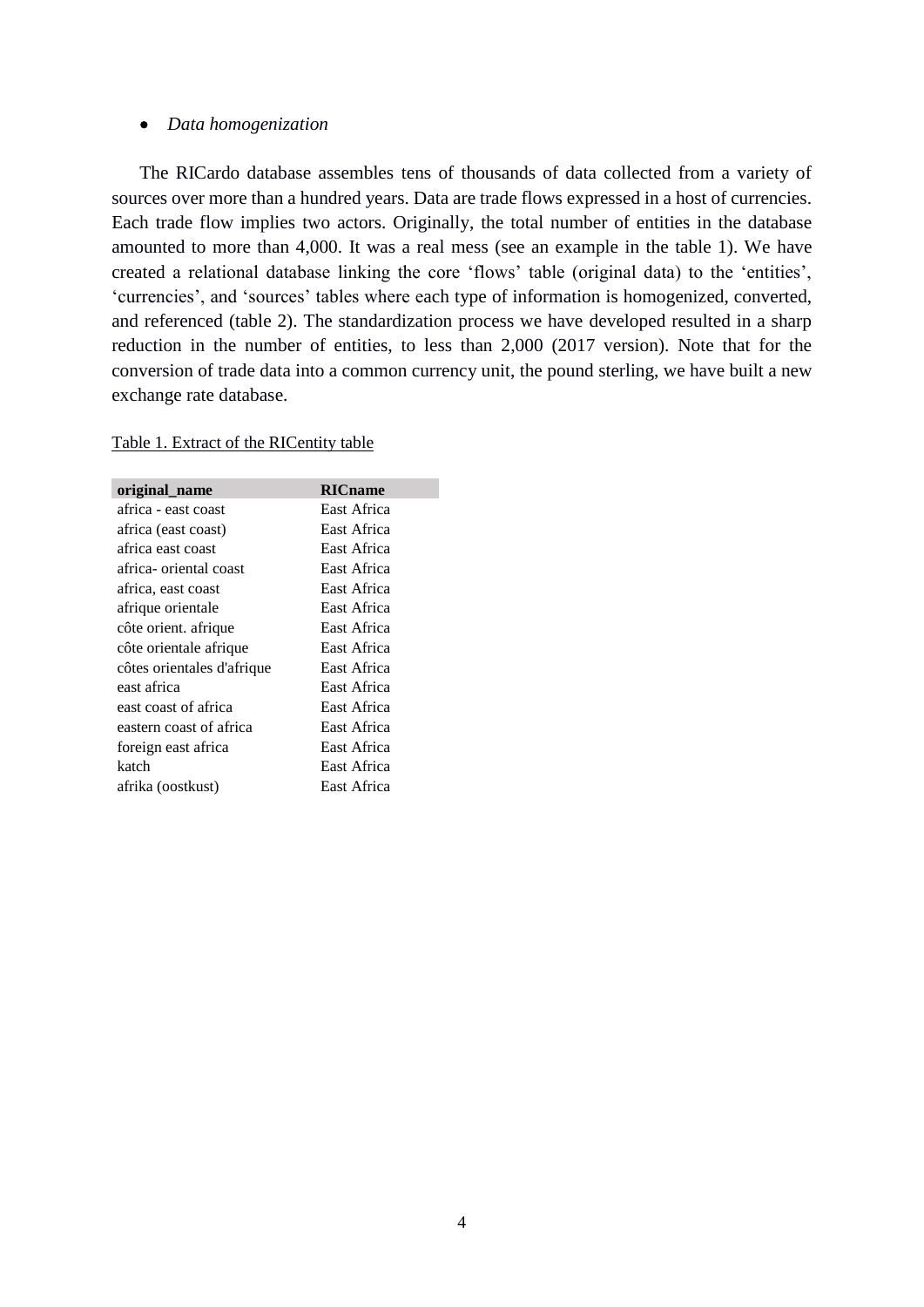#### Table 2

RICardo relational database schema



#### *A bilateral and total trade database*

The RICardo database combines two sets of data, total trade data and bilateral trade data. The user has access to comprehensive series of historical total trade data, that is, total exports and imports of world's countries over c.1800-1938. In the RICardo vocabulary, total exports/imports of a reporting entity are assimilated to bilateral trade flows with the entity partner 'world'. Two types of partner 'world' co-exist in the base. 'World as reported' refers to data extracted from primary or secondary sources and to the line 'Total' in the trade tables of these sources. 'World estimated' coincides with total trade data extracted from sources classified as 'estimation' that provide only countries' total trade and that we have tapped to complement countries' total trade series. Note that the differentiation between 'reported' and 'estimated' does not exist for bilateral trade flows. In the current version of RICardo, there are 22,082 total (exports and imports) trade flows (reported + estimated) and 272,731 bilateral (exports and imports) trade flows from 1800 to 1938. The problem of complexity is a matter only for bilateral trade data.

The RICardo website (*World* view) provides a comparison between different world trade estimations. In addition to the '*World as reported*' series, three other series are available. '*World Sum Partners*' is total trade as obtained from the addition of all partner entities (except World) trade flows of the database. '*World best guess*' selects the "best" available data for a reporting/year on a priority basis (first 'World estimated', second 'World as reported', third 'World sum partners'). '*World Federico & Tena*' traces their new estimates of world trade that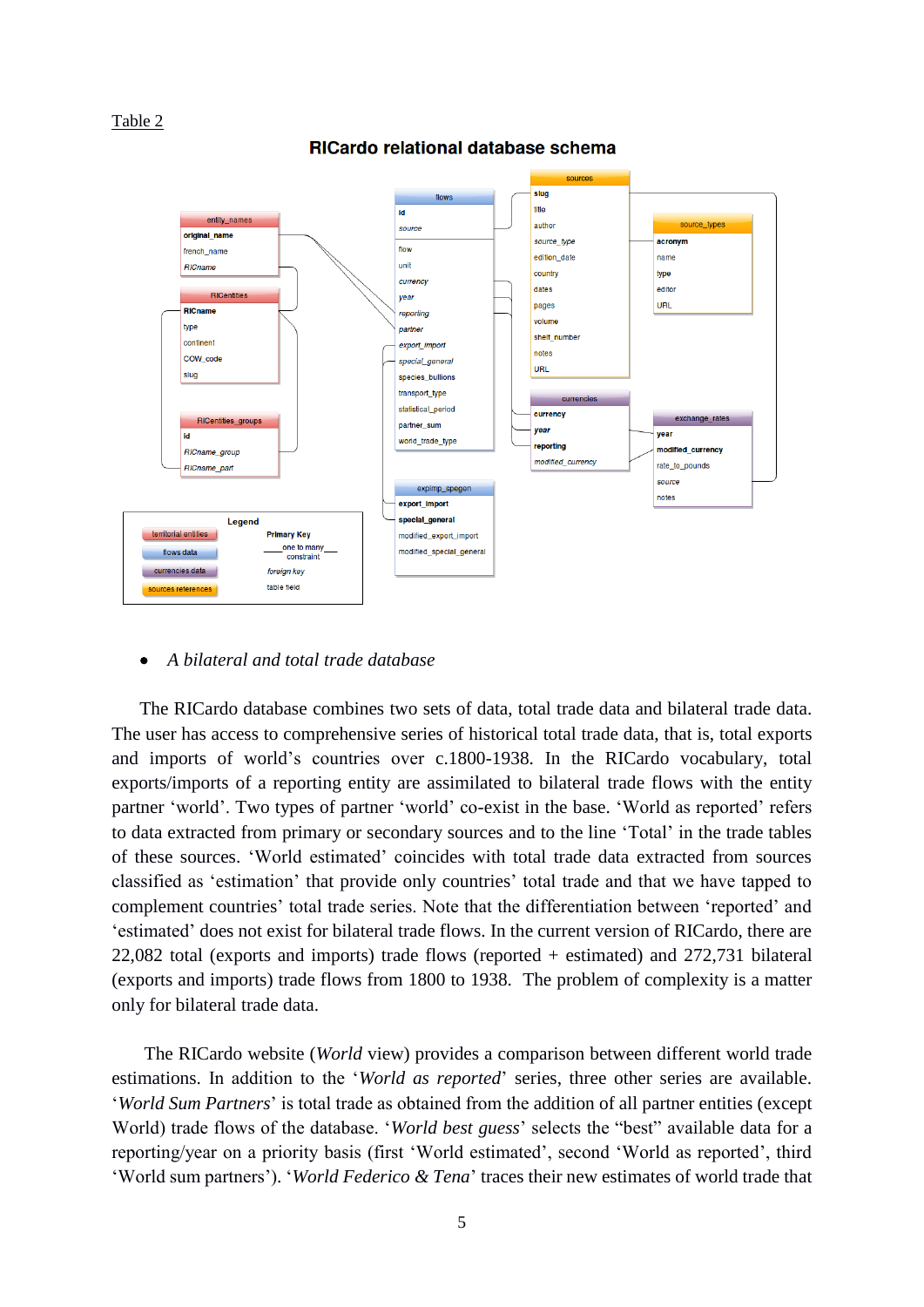are the most elaborated estimation of world trade to this day.<sup>13</sup> As can be seen in the graph below, the RICardo and Federico & Tena trade series are very similar (except over 1914-1923). Besides, the Federico & Tena database assembles an average number of polities much smaller than the number of entities of the current version of the RICardo base. We will use it to gauge the degree of quality of our simplified list of entities (see point 5).



#### Figure 1. World trade series 1800-1938

#### **3. Complexity of the RICardo trade matrix**

Studying the geographical structure of world trade over the nineteenth and mid-twentieth centuries would require a perfect bilateral trade matrix, that is, a matrix providing bilateral exports/imports of each of the world's countries with each of the world's countries for each year from ca. 1800 to 1938. Unfortunately, the RICardo bilateral trade matrix is far from this ideal-type model due to three main shortcomings: the heterogeneity of entities, the variability in time, the problem of missing data.

#### *Heterogeneity of entities*

1

In historical trade statistics documents, it is quite common to find trading entities that are not 'countries'.<sup>14</sup> To help structure this heterogeneity, we have created five types of entities:

<sup>13</sup> [https://www.uc3m.es/ss/Satellite/UC3MInstitucional/es/TextoMixta/1371246237481/Federico-](https://www.uc3m.es/ss/Satellite/UC3MInstitucional/es/TextoMixta/1371246237481/Federico-Tena_World_Trade_Historical_Database)[Tena\\_World\\_Trade\\_Historical\\_Database](https://www.uc3m.es/ss/Satellite/UC3MInstitucional/es/TextoMixta/1371246237481/Federico-Tena_World_Trade_Historical_Database)

<sup>14</sup> The term 'country' has to be understood in the sense of 'sovereign state" as defined in Correlate of Wars' *State System Membership*. Sovereign states are defined by COW as: 1. Before 1920 all political entities with a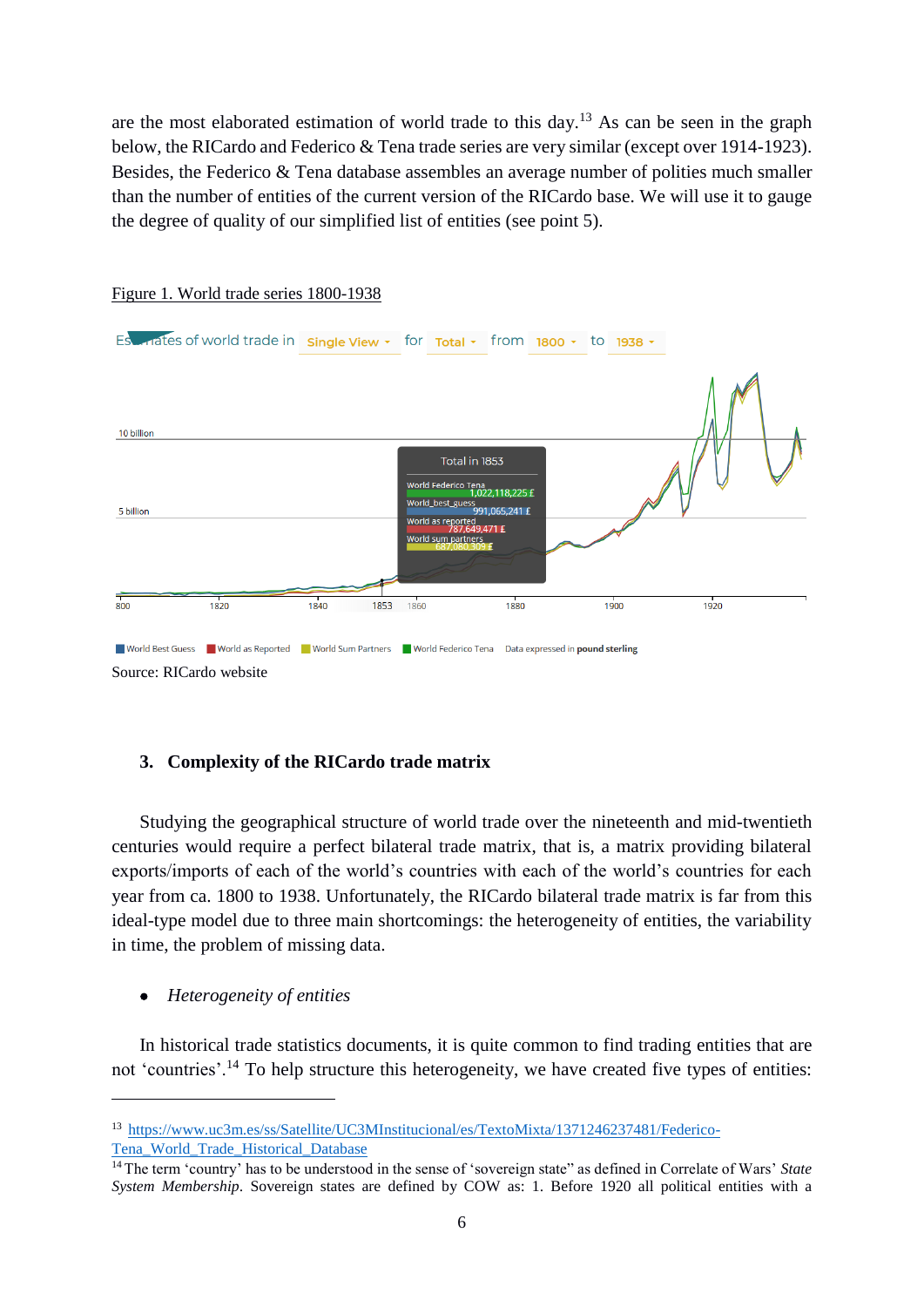city/part of, colonial area, country, geographical area, group (of entities). Through the homogenization process, each entity is given a RICname identified by a number of three variables: type, continent, and COW code (see table 3).<sup>15</sup> Only RICardo entities of the type 'country' are given a COW code. In other words, each entity referenced in the COW list is identified as a 'country'. For those entities which do not show up in the COW database – i.e. 'city/part of', 'colonial area', 'geographical area', and 'group' – new English entity names have been created without a numerical code. Furthermore, new entity names and new codes have been created for three 'countries' that are not included in the COW database: Kingdom of Sardinia (325S), Prussia (255P) and Germany (Zollverein) (255Z).<sup>16</sup>

| Table 3. Extract of the RICentity list |  |  |  |  |  |
|----------------------------------------|--|--|--|--|--|
|                                        |  |  |  |  |  |

1

| <b>RIC</b> name                                             | type              | continent | COW code |
|-------------------------------------------------------------|-------------------|-----------|----------|
| A Coruna                                                    | city/part_of      | Europe    |          |
| Aden                                                        | country           | Asia      | 681      |
| Aden & Algeria & Egypt/United Arab Republic & Iran (Persia) |                   |           |          |
| & Morocco & Asian Turkey                                    | group             | World     |          |
| Aden & Arabia                                               | geographical_area | Asia      |          |
| Aden & India                                                | group             | Asia      |          |
| Antigua and Barbuda                                         | country           | America   | 58       |
| Asian Turkey                                                | city/part of      | Asia      |          |
| <b>British Africa</b>                                       | colonial area     | Africa    |          |
| <b>British Antilles</b>                                     | colonial area     | America   |          |
| British Asia                                                | colonial area     | Asia      |          |
| <b>British Colonies</b>                                     | colonial_area     | World     |          |
|                                                             |                   |           |          |

population of at least 500,000 people having entertained diplomatic relations (in the person of at least a chargé d'affaires) with Britain and France, and 2. After 1920, all country members of the League of Nations (later, of the United Nations) or alternatively all entities with a population of at least 500,000 and diplomatic representation with at least two "great powers" (including according to COW: Germany, China, the US, France, Italy, Japan, the UK and Russia-USSR).

<sup>&</sup>lt;sup>15</sup> The COW project, initiated in 1963 by American political scientists, has collected quantitative information about armed conflicts in the post-Napoleonic period and resulted into the constitution of several databases, two of which are concerned with the definition and inventory of state entities. Thus, the *State System Membership List* contains the list of all entities which have enjoyed the internationally recognized status of sovereign state as of 1815. The *Colonial/Dependency Contiguity Data* variable identifies every contiguity situation (land or river boundaries, or bodies of water) of political entities of the international system (sovereign states, colonies and dependencies) and leads to drawing up a subsidiary list of colonies and dependencies belonging to sovereign states. A ciphered code is attributed to each of these entities with dates of changes of political status. All this information (including entity name and code, political status, and relevant time periods) is a 50 odd-page document entitled *Entities.pdf*; that served as a basis to define the name and code of each 'country' type *RICname*. <sup>16</sup> Created in 1720, Kingdom of Sardinia (assimilated to Italy/325 in the COW list) consisted, before the unification of Italian states in 1861, of Savoy, Piedmont (Turin), Aosta, Nice and the island of Sardinia. Prussia is assimilated to Germany/255 in the COW list. But before the foundation of the German empire (1871), several German entities appear in the RICardo list of partner names – Prussia, German states, Germany and German Zollverein – which do not correspond to similar territories. Thus, new country names have been created for Prussia and the German Zollverein (which may be considered as an economic union). We have translated 'German states' and 'Germany' into 'Germany' although 'Germany' did not actually exist before 1871.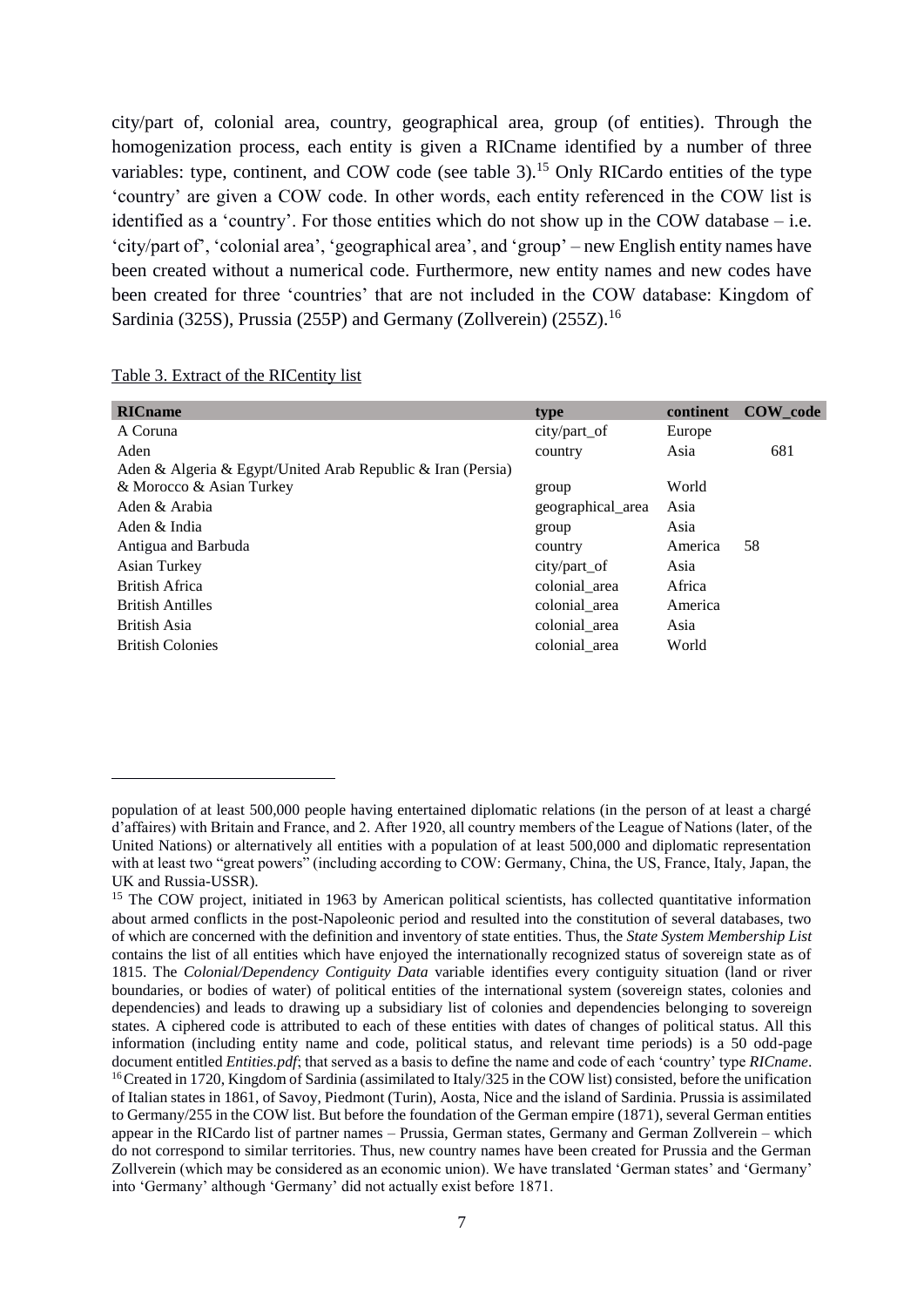In the current version of the database (total + bilateral), there are 1,713 RICentities, divided into 573 groups, 425 countries, 395 city/part of, 172 geographical areas, and 148 colonial areas. If only the bilateral dataset is considered, we find 1,428 entities of which 81 % are of the 'group', 'country' and city/part of type. Table 4 separates these entities into 'reporting that are also partner entities' and 'entities that are only partners'. It highlights the fact that the problem of heterogeneity mainly stems from the entities that are only partners. To answer the question "who trades with whom", it is clear that we have to reduce the heterogeneity of entities. This implies that we convert as much 'non-country' entities as possible into 'country' reporting. In this presentation, we propose solutions to disaggregate over-country entities ('group', 'colonial area') and aggregate sub-country entities ('city/part of'). We will not address the two remaining issues brought by 'geographical areas' and countries that are 'only partner'. For the later, the issue is not heterogeneity but a problem of trade structure that is precisely what we would like to address.

| Type of entity    | Entities in bilateral data |      | Reporting also Partner | Only partner |
|-------------------|----------------------------|------|------------------------|--------------|
|                   | Nb                         | $\%$ | Nb                     | Nb           |
| Group             | 518                        | 36   |                        | 511          |
| Country           | 366                        | 26   | 187                    | 179          |
| City/part of      | 266                        | 19   | 34                     | 232          |
| Geographical area | 147                        | 10   |                        | 147          |
| Colonial area     | 131                        | 9    |                        | 130          |
| Total             | 1428                       | 100  | 229                    | 1199         |

Table 4. Type of entities in bilateral trade data

The problem of heterogeneity seems quite limited when we consider the number and value of flows (table 5). Around, respectively, 80 % and 90 % of the number and of the value of bilateral trade flows refer to a partner 'country'. But as we focus on the network structure of bilateral trade, those flows might well be of a high influence and need to be converted. Besides, the problem of heterogeneity does not depend on the type of sources. The proportion of each type of entity is very similar in primary and secondary sources.

Table 5. Number and value of flows by source and by partner type

| (Number of flows) |         |       |               |                   |              |              |  |  |
|-------------------|---------|-------|---------------|-------------------|--------------|--------------|--|--|
| Type of source    | Country | Group | Colonial area | Geographical area | City/part of | All partners |  |  |
| Primary           | 70      |       |               |                   |              |              |  |  |
| Secondary         | 84      |       |               |                   |              | 45           |  |  |
| Total             |         |       |               |                   |              |              |  |  |
| (Value of flows)  |         |       |               |                   |              |              |  |  |

| Type of source | <i>Country</i> | Group | City/part of | Colonial area | Geographical area | All partners |
|----------------|----------------|-------|--------------|---------------|-------------------|--------------|
| Primary        |                |       |              |               |                   | ხŏ           |
| Secondary      |                |       |              |               |                   |              |
| Total          |                |       |              |               |                   |              |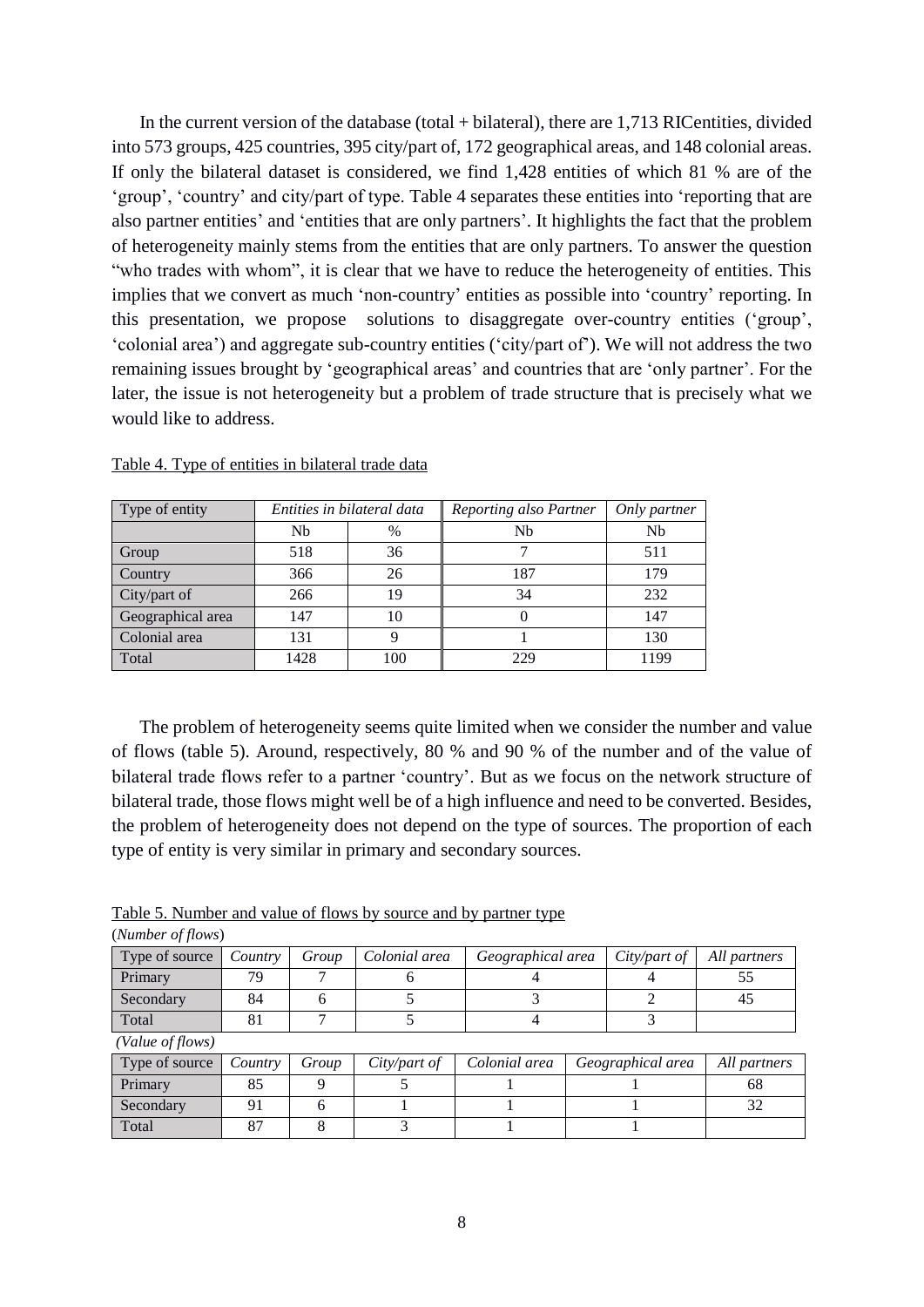#### *Variability in time*

How does this problem of heterogeneity evolve over 1800-1938? Two remarks surface from the graphs below. First, it confirms that the heterogeneity problem concentrates on the partner entities. On the reporting side, 'country' and 'city/part of' are the only types throughout the period.<sup>17</sup> What kind of city/part of could publish trade statistics? Actually, these trade flows emanate from harbors that are the registration areas for trade statistics at the entry/exit of merchandises into/out of a country. For example, reporting cities are Bahia, Rio de Janeiro, Lisbon, Porto, Bilbao, Santander, or Smyrna (Izmir). As can be seen on the graph, the 'city/part of' type disappears from the reporting list around the 1860s (see below). The heterogeneity problem does not disappear on the partner side. The good news is that it remains relatively constant over the whole period, making the search for solutions more practicable.

Second, the graphs point to another flaw of the database: the number of trade flows fluctuates over the period. Again, the ideal-type model should exhibit a constant (and high) number of annual flows from 1800 to 1938. A number of reasons account for the variability in the number of observations. An obvious one is that the work is not yet finished. This applies especially to the 1914-1923 period where the number of flows collapses. Another important reason is the change in the sources used to collect the data. This explains the breaks in 1833/34 and 1839-1840, which coincide with the use of new sources: the *Extraits d'Avis Divers* in 1834, the *Bulletin du commerce extérieur* in 1839. It causes a jump in the number of reported reporting entities that translates into a jump in the number of registered trade flows. Inversely, the adoption of the British statistical abstracts as major secondary sources from 1861 has a great impact on the number of reporting entities – multiplied by 2.5 in 1861/1860 – but a smoothed one on the number of trade flows. Another impact of the British statistical abstracts is the disappearing of the reporting type 'city/part of' that explains the slight decrease in the number of reporting entities over the 1860s-1870s. Historical reality must also be taken into account. Over time, changes may occur in the political definition of a country, countries "disappear", "new" countries appear. Examples are the creation of federations – such as Italy (1860), Canada (1867), Germany (1871) – that reduces the number of world's countries. Or inversely, the disintegration of empires – including colonial empires, but this is not relevant for the RICardo period – that raises the number of world's countries (for instance, disintegration of Austria-Hungary after 1918). Another variable explaining fluctuations in flows' number is the number of partner entities recorded by each reporting entity. The metadata view (see the RICardo website) provides some clarification on this point by allowing a categorization of reporting entities according to the number of partners. For example, from the mid-1880s the number of reporting countries that record more than 50 partners exceeds the number of reporting countries that record less than 10 partners. Eventually, a major reason is the availability of data. Trade records of a large number of the world's countries are not available before the last quarter of the 19<sup>th</sup> century, either because they were not published, or because

1

<sup>&</sup>lt;sup>17</sup> The type 'group' also appears but these are very scarce cases.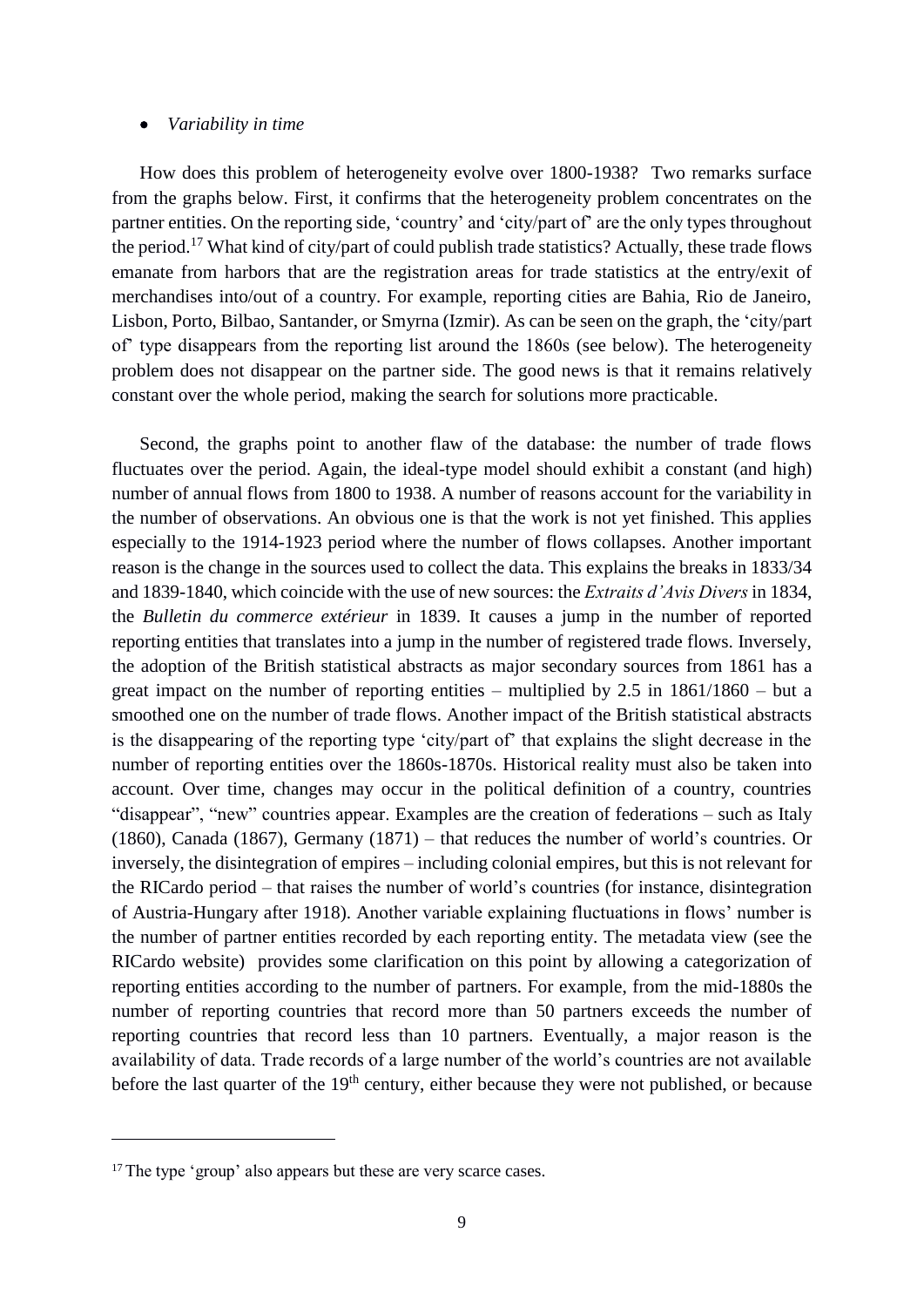we did not find them. This may explain the steady increase in the number of flows' curve from the 1880s until WWI.



Figure 2. Number of flows, number of reporting entities and partner entities by type, 1830-1938

*Missing data*

The problem is well known to the trade economic historian and the trade statistician.<sup>18</sup> The first question is whether missing data is tantamount to a zero value. The answer is "probably no", when one state does not report a trading relationship and the other does. A second-best option thus seems to substitute a missing bilateral import value with the exporting state's report for the same flow (mirror flow) to help complement the database. This is the option taken by the Barbieri team<sup>19</sup> and the IMF. A different approach has been adopted in RICardo that, unlike Barbieri, focuses on the pre-WWII period where it can be assumed that sources of divergence in mirror flows were more numerous. In RICardo, we recommend that the user takes advantage of the comprehensive character of the base to compare data and ultimately select the more reliable figures. Therefore, in the database supplied to the public, there has been no attempt at reallocating or estimating data. We may wonder if the use of mirror flows could help to offset the variability in the number of observations. The graph above shows that mirror flows help to complement information but this does not alter the general course of the curve.

-

<sup>&</sup>lt;sup>18</sup> See the RICardo committee 2017 report for some comments on this question: [https://f](https://f-origin.hypotheses.org/wp-content/blogs.dir/4050/files/2017/11/RIC_Workshop_2017_Report.pdf)[origin.hypotheses.org/wp-content/blogs.dir/4050/files/2017/11/RIC\\_Workshop\\_2017\\_Report.pdf](https://f-origin.hypotheses.org/wp-content/blogs.dir/4050/files/2017/11/RIC_Workshop_2017_Report.pdf)

<sup>19</sup> Barbieri & Keshk (2016), 4-8.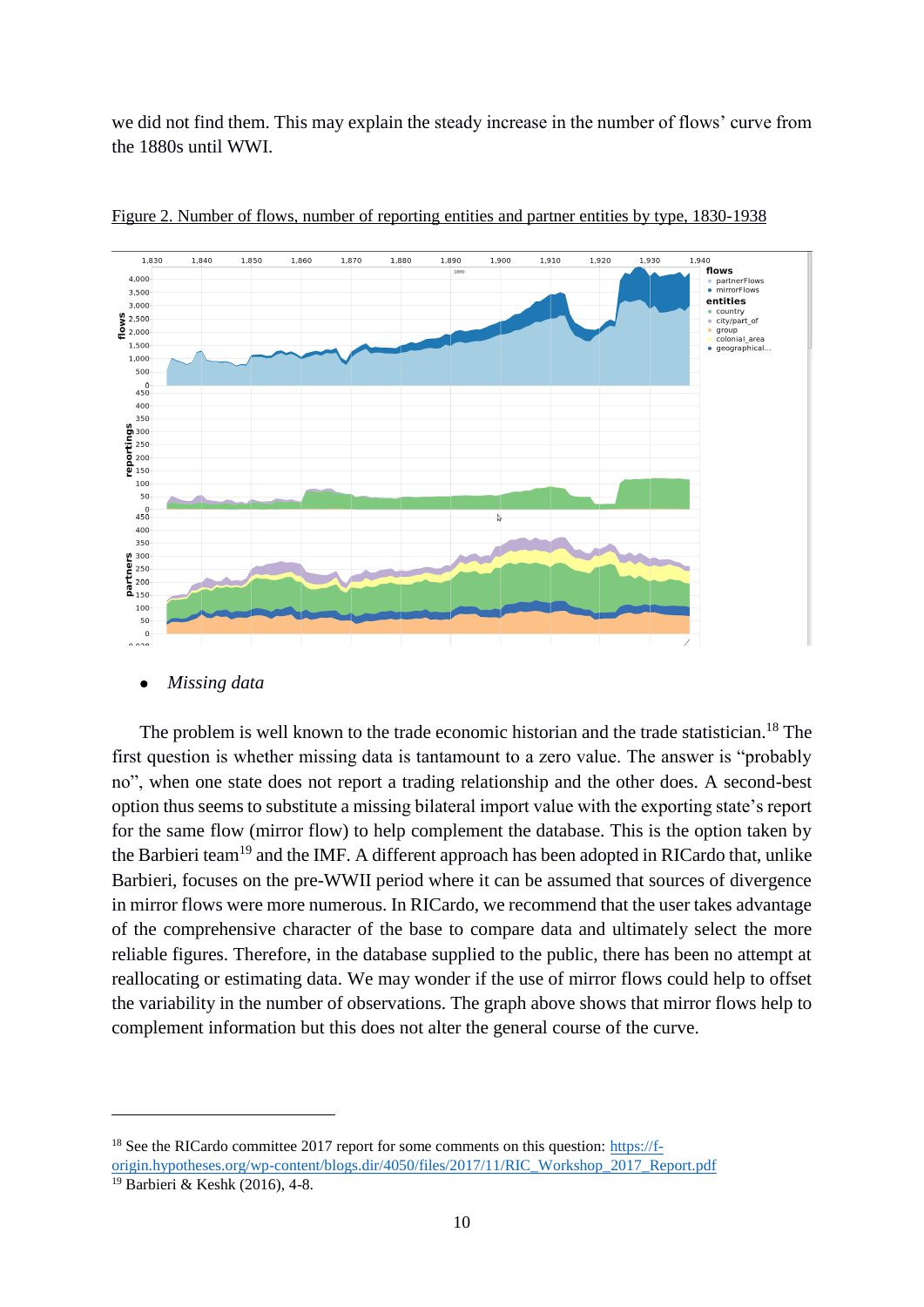To sum up, the shortcomings of the RICardo database are for a great part due to shortcomings in historical trade statistics themselves. This mainly concerns the problem of variability for which no practical solution seems available apart from keeping completing the base. However, this flaw should not hinder the pursuit of our research project. Conversely, we cannot claim to study the geography of trade globalization in a historical perspective if we do not find practical solutions to alleviate the problem of heterogeneity of entities.

#### **4. How to reduce the complexity of the RICardo matrix**

One practicable way to come closest to the ideal-type matrix is by converting entities that are not 'countries' into the 'country' type. That is what we are currently working on. We have focused on the types 'group', 'city/part\_of', and 'colonial area', leaving aside the type 'geographical area'. Remember that this type counts for 4 % of the number of bilateral flows and 1 % of their value (last version of the database).

#### *Converting 'group'*

A 'group' is a partner entity that is composed of a number of entities. Groups were created to reflect sources where a reporting reports trade with a list of countries (or entities).

For a reporting R which trades with group G in year Y, we want to disaggregate the trade of R with each entity En of G. There are three cases:

If all entities En are reporting in year Y and declare bilateral trade with  $R$ :

we can use the bilateral flows to disaggregate the 'group's flows according to the trade shares of En with R. To do so, we calculate trade ratios of each En in the group trade with R  $[ratio(E) = trade(E with R) / sum(trainde(En with R)].$  Then we apply those ratios to the trade of R with G in year Y to recreate bilateral trade flows of R with each En using the figure reported by R. We call this case 'totally disaggregated with ratio'.

- If not all but only some entities En are reporting in year Y and declare bilateral trade with R:

we cannot calculate the ratio of original flows. In such cases, available En mirror flows are subtracted from R's trade with G and respective En are removed from the group G. If there is only one remaining entity composing G then trade of R with G becomes a trade flow to a single entity. We call this case 'totally disaggregated'. If not, the group G has been 'only partially disaggregated', the 'group' entity remains.

There are 18,123 bilateral flows whose partner entity is a 'group', of which 7,021 have been disaggregated: 1,162 were 'totally disaggregated with ratio'; 4,777 were 'totally disaggregated'; 1,080 were 'only partially disaggregated'.

Here is an example of the case 'totally disaggregated with ratio':

In 1893, China reports export trade with the 'group' "Australia & New Zealand" =  $1.048.464$ Chinese Haikwan Tael

In 1893, Australia reports imports from China =  $344.518 \text{ } \text{£}$ 

In 1893, New Zealand reports imports from China =  $11.469 \text{ } \text{£}$ 

- $\Rightarrow$  The sum of Australia and New Zealand imports from China = 355.987 £
- $\Rightarrow$  Australia's ratio = 96.8 % / New Zealand's ratio's = 3.2 %.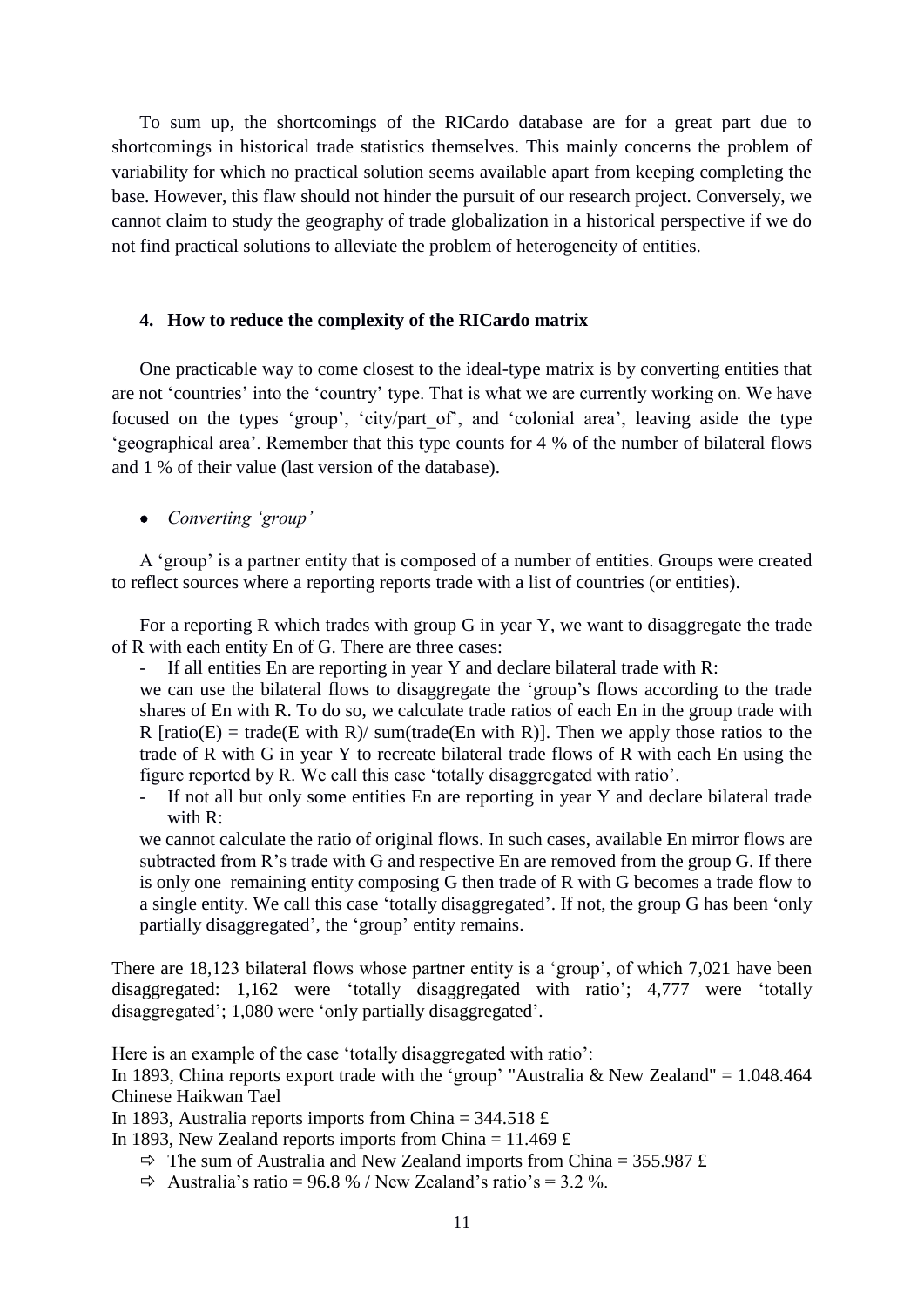China's exports to "Australia & New Zealand" can be replaced by two new bilateral flows, created by applying the mirror ratios to the original flow:

China's exports to Australia =  $96.8$  % of  $1.048.464 = 1.014.913$  Chinese Haikwan Tael China's exports to New Zealand =  $3.2$  % of  $1.048.464 = 33.551$  Chinese Haikwan Tael

Here is an example of the case 'totally disaggregated':

In 1885, China reports exports to "Australia & New Zealand" = 1.880.104 Chinese Haikwan Tael

In 1885, New Zealand reports imports from China = 129.154  $\pounds$ 

There are no data for Australia.

New Zealand's imports are converted into the Chinese currency by using the RICardo exchange rate database: 129.154 \* 3.77952755906 = 34.172 Chinese Haikwan Tael.

This amount is then subtracted from the original flow to get an estimated bilateral export flow of China to Australia: 1880104 - 34172 = 1.845.932 Chinese Haikwan Tael.

In this case, China's exports to "Australia & New Zealand" is converted to China's exports to Australia, only leaving the New Zealand part to the bilateral trade figure.

*Converting 'City/Part of'*

In the bilateral database, 266 entities are identified as 'city/part of', of which 34 on the reporting side and 232 on the partner side. These 'city/part of' include port cities, islands and not clearly delineated areas of a country. Each 'city/part of' has been linked to the country it belongs to, i.e. to an entity classified in the COW table. Thanks to this proceeding, we can aggregate all 'city/part of' into the corresponding 'country' by summing them, delete 'city/part of' bilateral flows and create new 'country' bilateral flows. These new bilateral flows have then been incorporated into the database to supplement missing data with a flag stating that they were produced by an aggregation procedure. The two tables below illustrate the process. For example, it allowed us to reconstruct bilateral trade between Spain and two partners, the United Kingdom and France, for the years 1839 and 1840. In this case, the database has data of Spanish trade with the United Kingdom in 1840 from a primary source that will be favored instead of the reconstructed flows. Therefore, all aggregated 'city/part of' partner flows will be kept if they provide an estimation not available in the database and will be ignored otherwise.

| <b>RICname</b>                           | type         | continent | part of country |
|------------------------------------------|--------------|-----------|-----------------|
| A Coruna                                 | city/part_of | Europe    | Spain           |
| Cadix                                    | city/part_of | Europe    | Spain           |
| Cartagena (Spain)                        | city/part_of | Europe    | Spain           |
| Gijón                                    | city/part_of | Europe    | Spain           |
| San Sebastián                            | city/part_of | Europe    | Spain           |
| Santander                                | city/part_of | Europe    | Spain           |
| Russia (Baltic Sea)                      | city/part_of | Europe    | Russia/USSR     |
| Russia (Baltic Sea) & Russia (North Sea) | city/part_of | Europe    | Russia/USSR     |
| Russia (Black Sea)                       | city/part_of | Europe    | Russia/USSR     |
| Russia (European Ports)                  | city/part_of | Europe    | Russia/USSR     |
| Russia (North and Pacific Ports)         | city/part_of | Europe    | Russia/USSR     |
| Russia (North and South Ports)           | city/part_of | Europe    | Russia/USSR     |
| Russia (North Ports)                     | city/part_of | Europe    | Russia/USSR     |
| Russia (Pacific Ports)                   | city/part_of | Europe    | Russia/USSR     |

|  |  |  | Table 6. RICname of the type 'city/part of' |  |
|--|--|--|---------------------------------------------|--|
|  |  |  |                                             |  |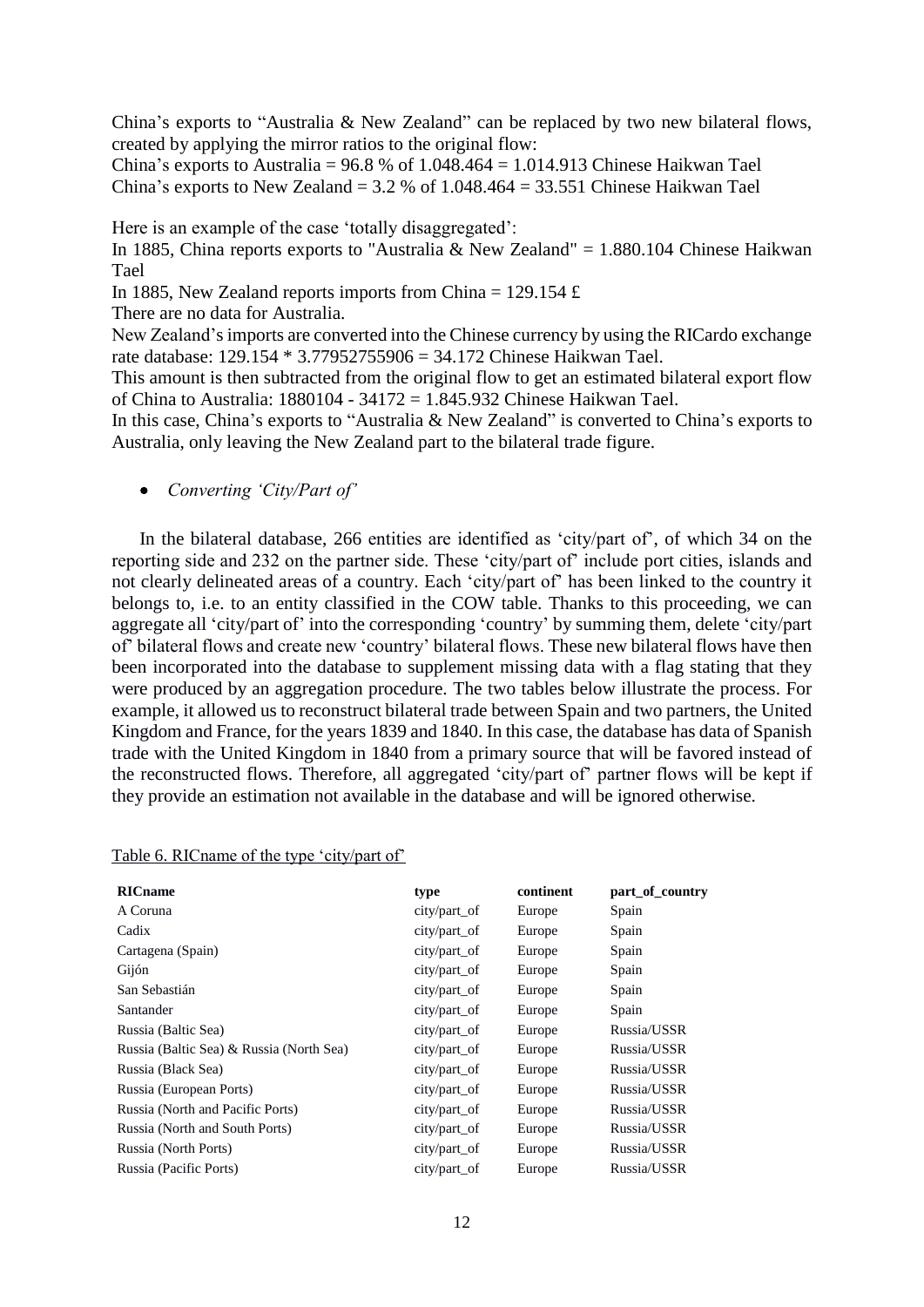| Russia (South Ports)                      | city/part_of    | Europe  | Russia/USSR              |
|-------------------------------------------|-----------------|---------|--------------------------|
| Russia (White Sea)                        | $city/part_$ of | Europe  | Russia/USSR              |
| Russia and Siberia (Kiakhta)              | $city/part_$ of | Europe  | Russia/USSR              |
| Russia and Siberia (land)                 | $city/part_$ of | Europe  | Russia/USSR              |
| Russia/USSR (North)                       | city/part_of    | Europe  | Russia/USSR              |
| Russian Poland                            | $city/part_$ of | Europe  | Russia/USSR              |
| Russian Turkestan                         | city/part_of    | Europe  | Russia/USSR              |
| United States of America (Atlantic Coast) | city/part_of    | America | United States of America |
| United States of America (Pacific Coast)  | city/part_of    | America | United States of America |

#### Table 7. Examples of 'city/part of' (reporting/partner) aggregated into 'country' flows

| vear | reporting | partner        | exp/imp | flow $(f)$ | nb | city/part_of aggregated (reporting/partner)<br>Cadix, A Coruna, Málaga, Bilbao, Santander, Gijón,        |
|------|-----------|----------------|---------|------------|----|----------------------------------------------------------------------------------------------------------|
| 1839 | Spain     | United Kingdom | Exp     | 1460113    | 9  | San Sebastián, Balearic Islands, Cartagena (Spain)<br>Cadix, A Coruna, Málaga, Bilbao, Santander, Gijón, |
| 1839 | Spain     | United Kingdom | Imp     | 472520     | 9  | San Sebastián, Balearic Islands, Cartagena (Spain)<br>Cadix, A Coruna, Málaga, Bilbao, Santander,        |
| 1839 | Spain     | France         | Exp     | 504136     | 8  | San Sebastián, Balearic Islands, Cartagena (Spain)<br>Cadix, A Coruna, Málaga, Bilbao, Santander, Gijón, |
| 1839 | Spain     | France         | Imp     | 561203     | 9  | San Sebastián, Balearic Islands, Cartagena (Spain)<br>Cadix, Málaga, Cartagena (Spain), San Sebastián,   |
| 1840 | Spain     | United Kingdom | Exp     | 1465429    | 7  | Bilbao, Santander, Gijón<br>Cadix, Málaga, Cartagena (Spain), San Sebastián,                             |
| 1840 | Spain     | United Kingdom | Imp     | 474375     | 8  | Bilbao, Santander, Gijón, A Coruna<br>Cadix, Málaga, Cartagena (Spain), San Sebastián,                   |
| 1840 | Spain     | France         | Exp     | 531112     | 9  | Bilbao, Santander, Gijón, A Coruna, Balearic Islands<br>Cadix, Málaga, Cartagena (Spain), San Sebastián, |
| 1840 | Spain     | France         | Imp     | 559819     | 9  | Bilbao, Santander, Gijón, A Coruna, Balearic Islands                                                     |

Thanks to this proceeding, 18,284 bilateral flows have been deleted and 12,571 bilateral flows have been created (31% of reduction) of which 1,388 were duplicates of existing flows (example of Spain-UK trade in 1840). In other words, it helps us to reduce the heterogeneity of entities and to complement the database with new estimated flows.

|              | Nb of bilateral |                     | Nb of bilateral  | Reduction in the |
|--------------|-----------------|---------------------|------------------|------------------|
|              | flows/original  |                     | flows/aggregated | nb of flows      |
| 'City/part   | 9.818           | Converted into      | 6.242            | $3.576(-36%)$    |
| of reporting |                 | reporting 'country' |                  |                  |
| 'City/part   | 8.466           | Converted into      | 6.329            | $2137(-25%)$     |
| of partner   |                 | partner 'country'   |                  |                  |
| Total        | 18.284          |                     | 12.571           | 5713 (- 31 %)    |

#### *Converting 'colonial area'*

With 'colonial area', the purpose is to be able to convert the trade of a reporting entity with a colonial area by disaggregating this area by the countries composing it. Colonial areas are declared in the sources without specifying the countries composing the area. We thus have to complement our data with the COW dataset to retrieve the area composition.

Let us consider a reporting entity R which does report trade with a colonial area Co in year Y. In cases in which member countries of Co (known thanks to COW dataset) report trade with entity R in year Y, we want to extract Cn mirror flows to R trade with Co. To disaggregate the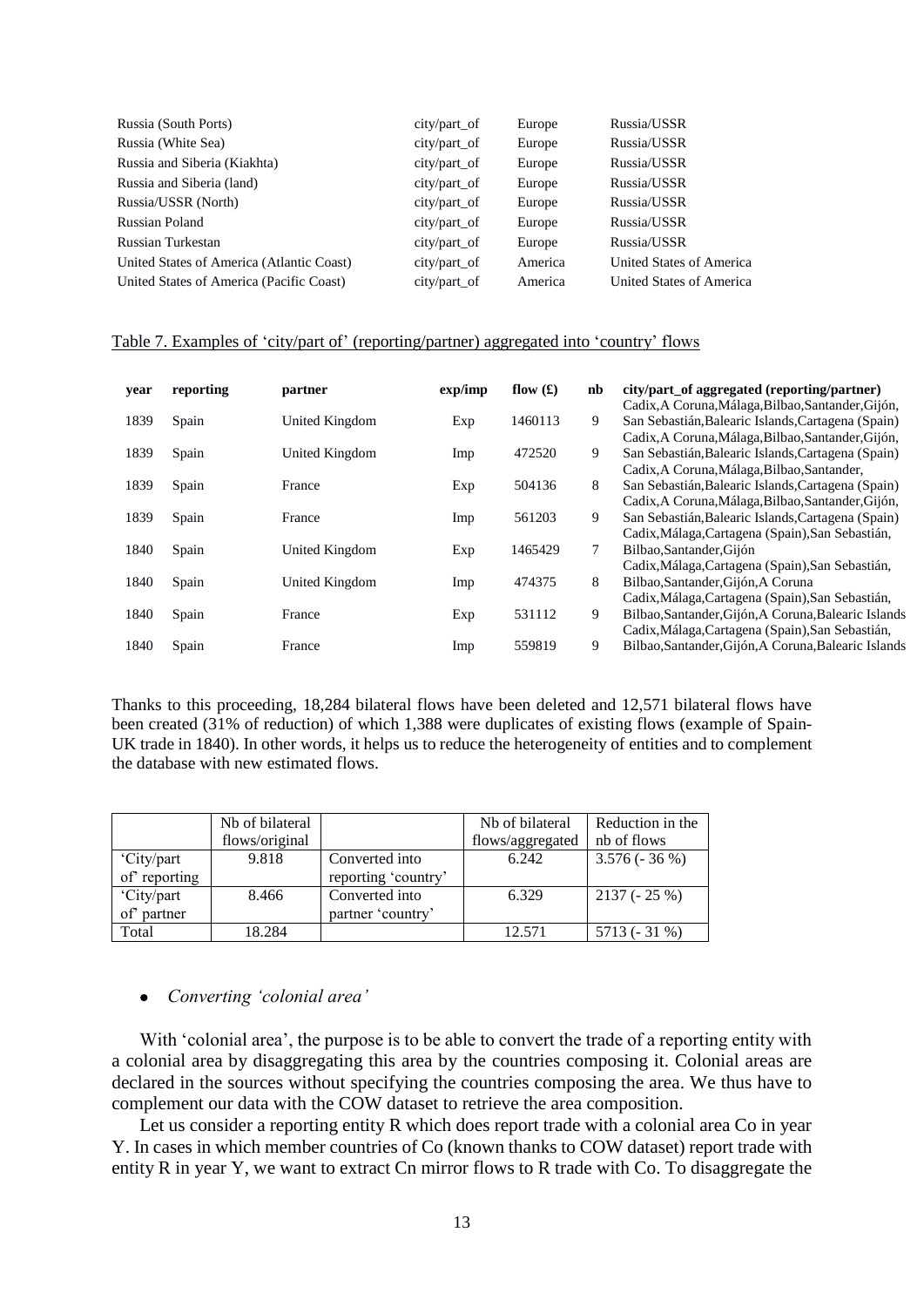colonial area, value of trade which Cn reports with R in Y is subtracted from the total amount of R's trade with Co. The remaining balance can be positive, negative or null. A positive amount can possibly match a trade flow of R with a remaining member country of Co. It might happen that the subtraction leads to a negative flow. This anomaly might reflect a variability in trade figures, in which case we could simply delete the negative flow, or be the result of a wrong definition of the colonial entities represented either by us or by the statistical body. Such cases will be carefully and manually reviewed before stating about them.

The conversion process is not yet stable enough to include preliminary results in this paper. We hope to be able to share our first results in our presentation.

#### **5. Conclusion: assessing the quality of the converted dataset**

The work we are presenting you is in the making. Our wish is to get your comments on the choices we have made and hopefully new ideas on the matter. We are currently working on the 'colonial area' disaggregation process. Once this process is completed, we intend to describe the gain that has been made in terms of heterogeneity and submit the new database to three quality tests:

- Total trade: we will recalculate the new 'world sum of partners' figures to compare it with Federico & Tena series. This test will assess the quality of our new bilateral trade in terms of total value by year;
- Number of countries: the (dis)aggregation of entities we have described is meant for reducing the heterogeneity of the RICardo bilateral database. In order to gauge the trade entity discrepancy through time, we will compare the yearly number of countries in the new RICardo dataset with that of the Federico & Tena series.
- Quality level: to evaluate the quality of the simplified RICardo bilateral dataset, an indicator will be created by mixing the results of the first two tests described above with a source quality index. After our work on heterogeneity, the bilateral dataset will be composed of flows collected from primary and secondary sources and of newly estimated flows. For each year, we will therefore be able to differentiate the number of flows according to its source and to calculate a quality index on both completeness and trust-level. Compiling those quality indices will allow us to assess the years for which the RICardo dataset is the most or less reliable. Our goal is to define the years for which the quality is strong enough to support our quantitative analysis.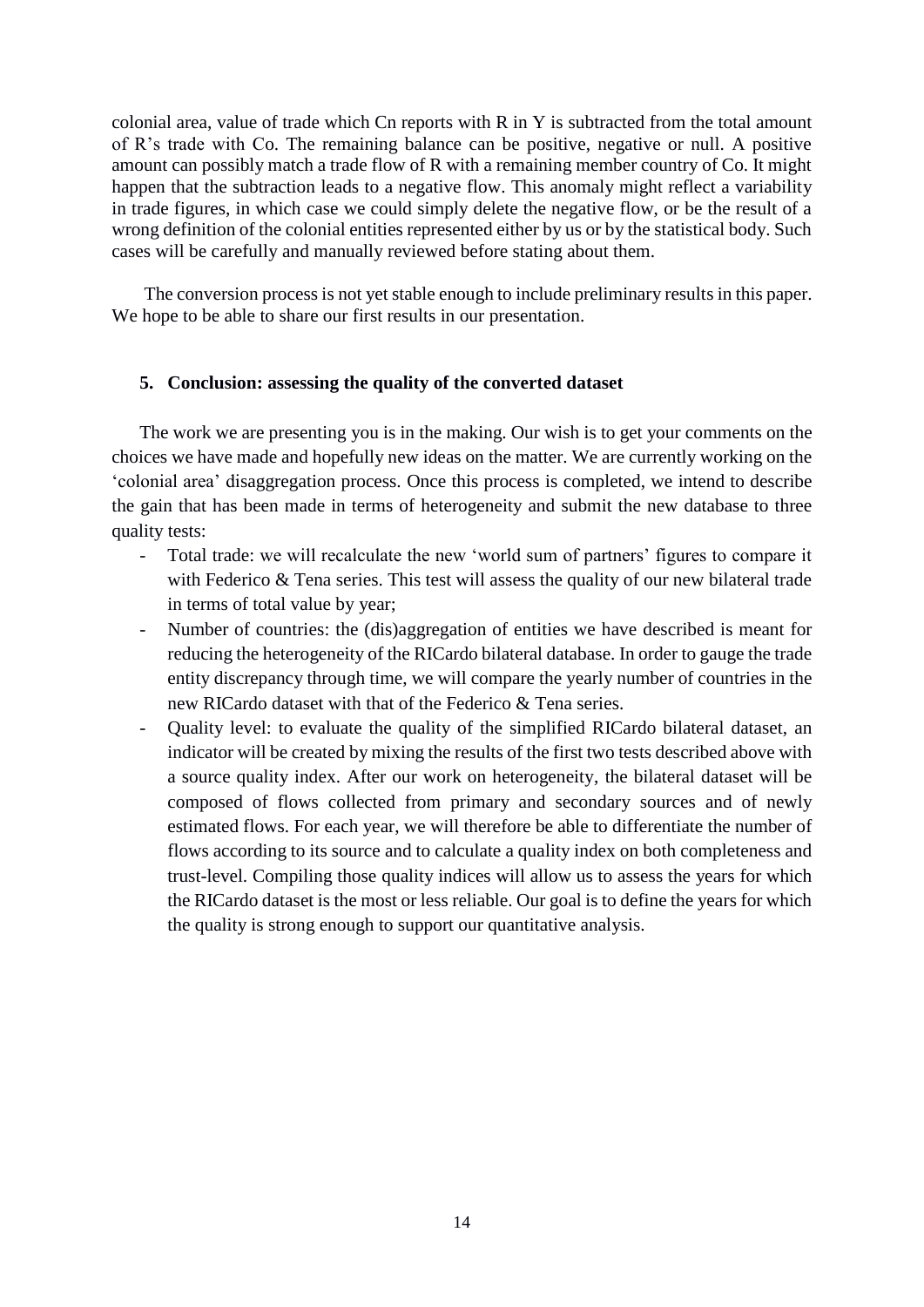### **References**

Anderson K. & H. Norheim (1993a), "From imperial to regional trade preferences: its effect on Europe's intra- and extra-regional trade", *Weltwirtschaftliches Archiv*, 129, p. 78-102.

Anderson K. & H. Norheim (1993b), "History, geography and regional economic integration", *in* K. Anderson and R. Blackhurst, eds., *Regional Integration and the Global Trading System*, New York 1993, pp. 19-51.

Anderson K. & H. Norheim (1993c), "Is World Trade Becoming More Regionalized?", *Review of International Economics*, 1, 91-109.

Bairoch P. (1974), "Geographical Structure and Trade Balance of European Foreign Trade from 1800 to 1970", *The Journal of European Economic History*, 3 (3), pp. 557-608.

Barbieri K. & O. M. G. Keshk (2016), *Correlates of War Project Trade Data Set Codebook, Version 4.0*. Online: [http://correlatesofwar.org.](http://correlatesofwar.org/)

Barbieri K., O. M. G. Keshk & B. Pollins (2009), "TRADING DATA: Evaluating our Assumptions and Coding Rules", *Conflict Management and Peace Science*, 26(5): 471-491.

Chase-Dunn C., Y. Kawano, and B. D. Brewer (2000), « Trade Globalization since 1795: Waves of Integration in the World-System », *American Sociological Review*, 65(1), pp. 77-95.

De Benedictis Luca and Lucia Tajoli (2011), "The World Trade Network", *The World Economy*, 34 (8), pp. 1417-1454.

Dedinger B. & P. Girard (2017), « Exploring Trade Globalization in the Long Run: the RICardo Project », *Historical Methods: A Journal of Quantitative and Interdisciplinary History*, 50:1, 30-48.

Drucker J. (2011), « Humanities Approaches to Graphical Display », *Digital Humanities Quarterly* 5 (1). [http://www.digitalhumanities.org/dhq/vol/5/1/000091/000091.html.](http://www.digitalhumanities.org/dhq/vol/5/1/000091/000091.html)

Fagiolo G., J. Reyes and S. Schiavo (2010), "The evolution of the world trade web: a weightednetwork analysis", *Journal of Evolutionary Economics*, 20 (4), pp. 479-514.

Federico, G. and Tena Junguito, A. (2016). World trade, [1800-1938: a new data-set.](https://e-archivo.uc3m.es/bitstream/handle/10016/26605/world_EHES_93_2016.pdf) EHES Working Papers in Economic History, n. 93.

Findlay R. and K. H. O'Rourke (2007), *Power and Plenty. Trade, War, and the World Economy in the Second Millennium*, Princeton & Oxford, Princeton University Press.

Fouquin Michel and Jules Hugot (2016), *Back to the Future: International Trade Costs and the Two Globalizations*, mimeo.